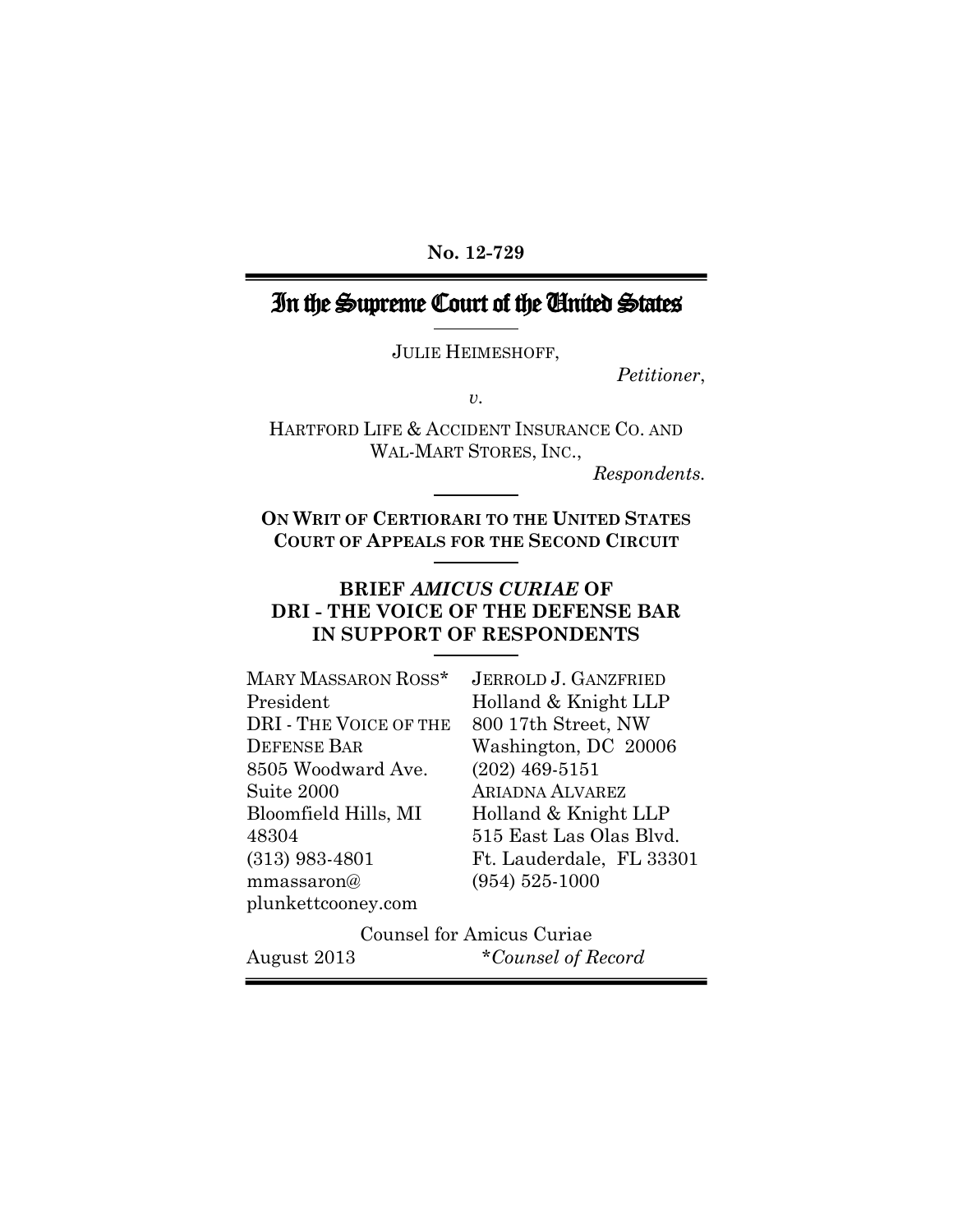## **TABLE OF CONTENTS**

| Page                                                                                                                                                                                                                                                 |
|------------------------------------------------------------------------------------------------------------------------------------------------------------------------------------------------------------------------------------------------------|
|                                                                                                                                                                                                                                                      |
| <b>INTRODUCTION AND SUMMARY OF</b>                                                                                                                                                                                                                   |
| <b>ARGUMENT</b>                                                                                                                                                                                                                                      |
| THE CLEAR, UNAMBIGUOUS TERMS OF THE<br>PLAN SHOULD NOT BE DISREGARDED OR RE-                                                                                                                                                                         |
| DOL Claims Procedure Regulations Do<br>$A_{-}$<br>Not Allow the Plan Administrator to<br>Delay the Internal Claims Process                                                                                                                           |
| Starting the Limitations Clock Prior to<br>B.<br>Completing the Plan's Internal<br><b>Resolution Process Does Not Discourage</b><br>Good-Faith Administration of the<br>Internal Claims Process or Encourage<br>Premature Resort to Federal Court or |
| $C_{\cdot}$<br>The Rule Proposed by Petitioner Would<br>Adversely Affect Other Benefit Plans                                                                                                                                                         |
|                                                                                                                                                                                                                                                      |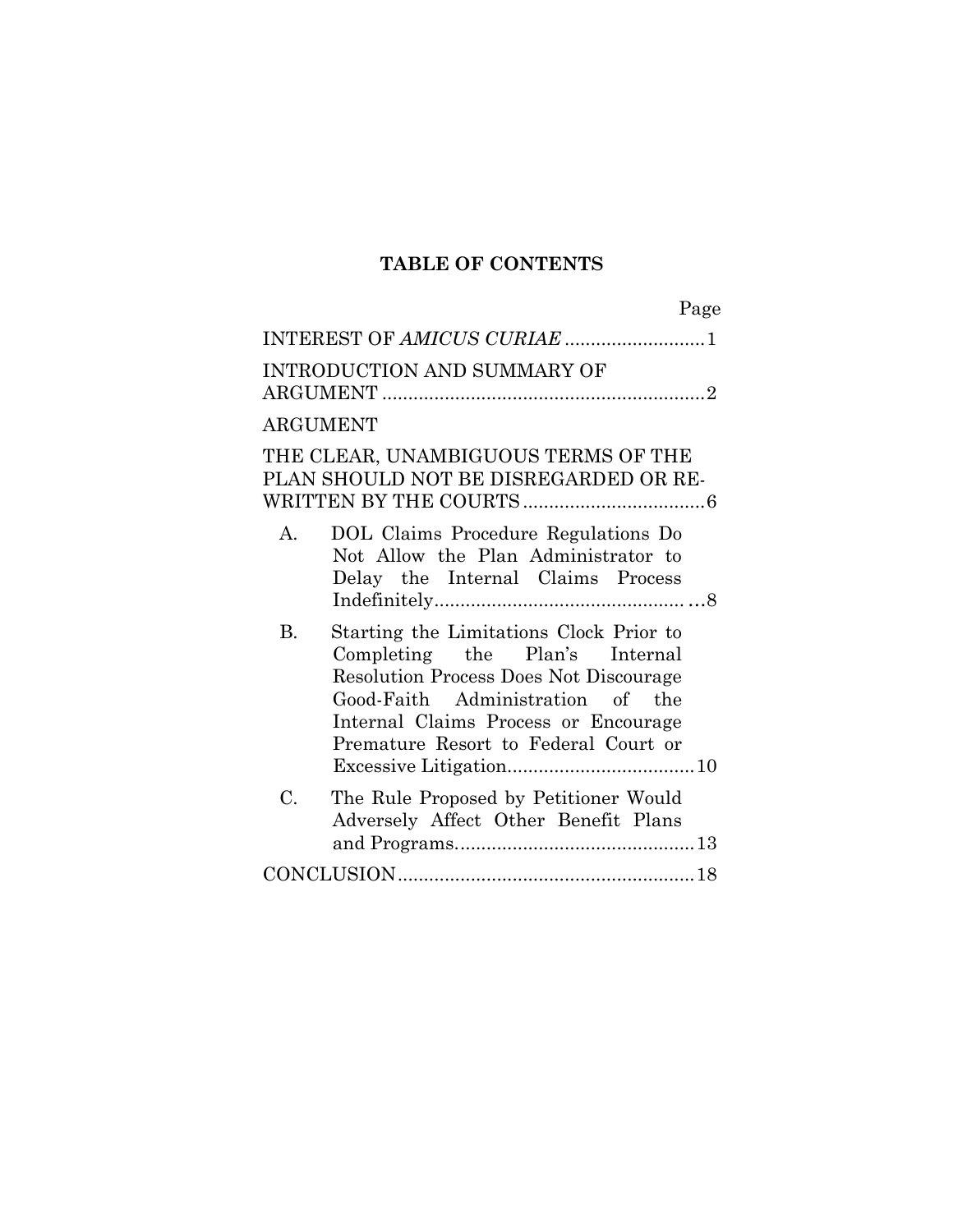# **TABLE OF AUTHORITIES**

# Page(s)

### **CASES**

| Black & Decker Disability Plan v. Nord,                                             |  |
|-------------------------------------------------------------------------------------|--|
| Blaske v. UNUM Life Ins. Co. of Am.,                                                |  |
| Burke v. PriceWaterhouseCoopers LLP Long<br>Term Disability Plan,                   |  |
| Curtiss-Wright v. Schoonejongen,                                                    |  |
| Doe v. Blue Cross & Blue Shield United of Wis.,                                     |  |
| Fallick v Nationwide Mut. Ins. Co.,                                                 |  |
| Firestone Tire and Rubber Co. v. Bruch,                                             |  |
| Harris Methodist Fort Worth v. Sales Support<br>Servs., Inc. Emp. Health Care Plan, |  |
| Order of United Commercial Travelers v. Wolfe,                                      |  |

ii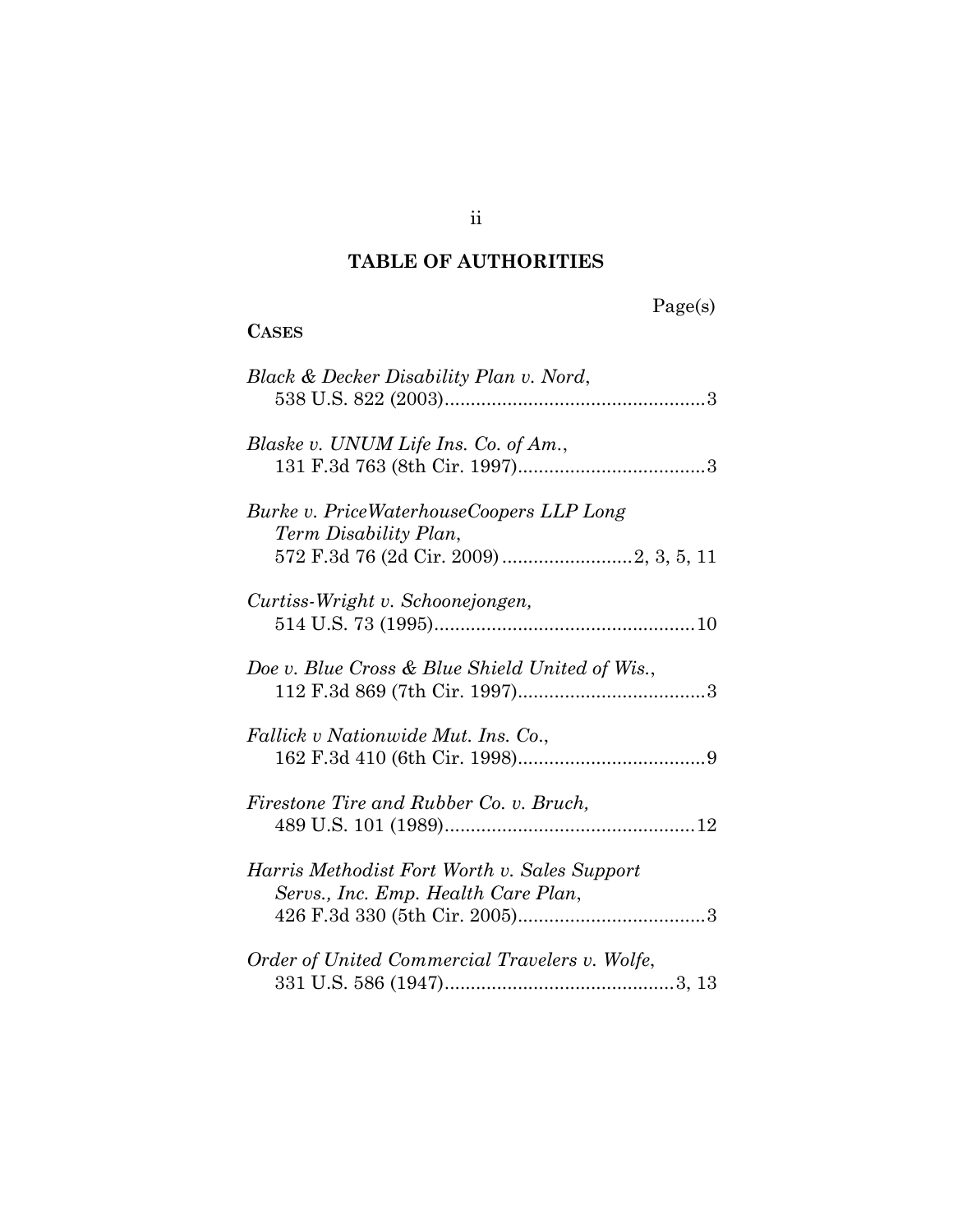|--|--|--|

iii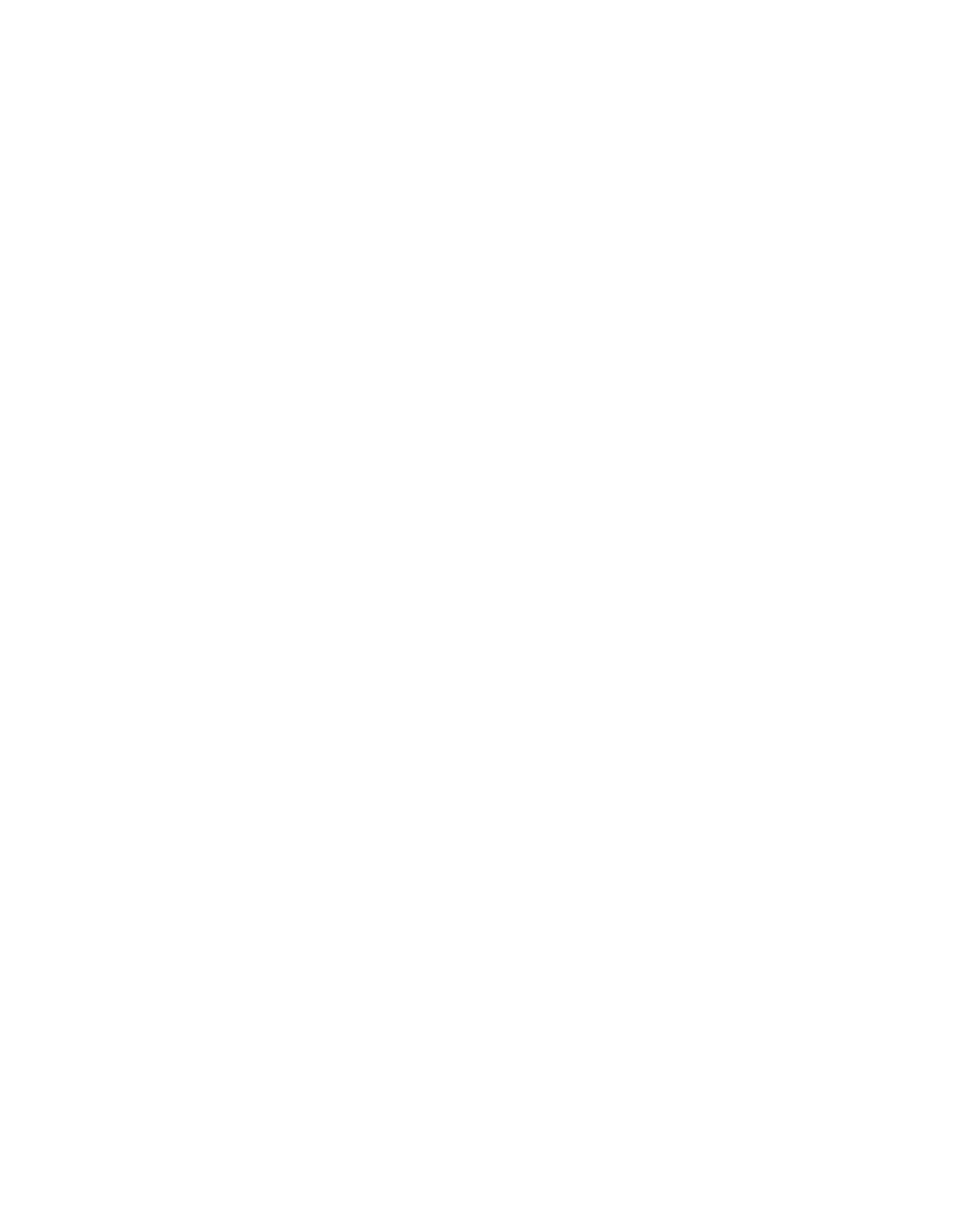#### **INTEREST OF** *AMICUS CURIAE*[1](#page-5-0)

DRI - The Voice of the Defense Bar ("DRI") is an international organization of more than 22,000 attorneys engaged in the defense of civil litigation. DRI is committed to enhancing the skills, effectiveness, and professionalism of defense attorneys. Consistent with this commitment, DRI seeks to address issues germane to defense attorneys, to promote the role of the defense attorney, and to improve the civil justice system. DRI has long supported efforts to make the civil justice system more fair and efficient.

To promote these objectives, DRI participates as amicus curiae in cases, such as this one, that raise issues of import to its membership, to their clientele and to the judicial system. The correct application of statutes of limitations is critical to the orderly administration of justice in civil litigation. Based on the extensive practical experience of its members and their clients, DRI is uniquely suited to explain why this Court should affirm the Second Circuit's decision in this case. The Second Circuit decision is consistent with the Employee Retirement Income Security Act of 1974, as amended, 29 U.S.C. §1001, et. seq. ("ERISA"), with applicable Department of

<span id="page-5-0"></span><sup>—</sup> <sup>1</sup> Letters of consent have been filed with the Clerk. Pursuant to Supreme Court Rule 37.6, *amicus curiae* states that no counsel for a party has written this brief in whole or in part, and that no person or entity, other than the *amicus curiae*, its members or its counsel, has made a monetary contribution to the preparation or submission of this brief.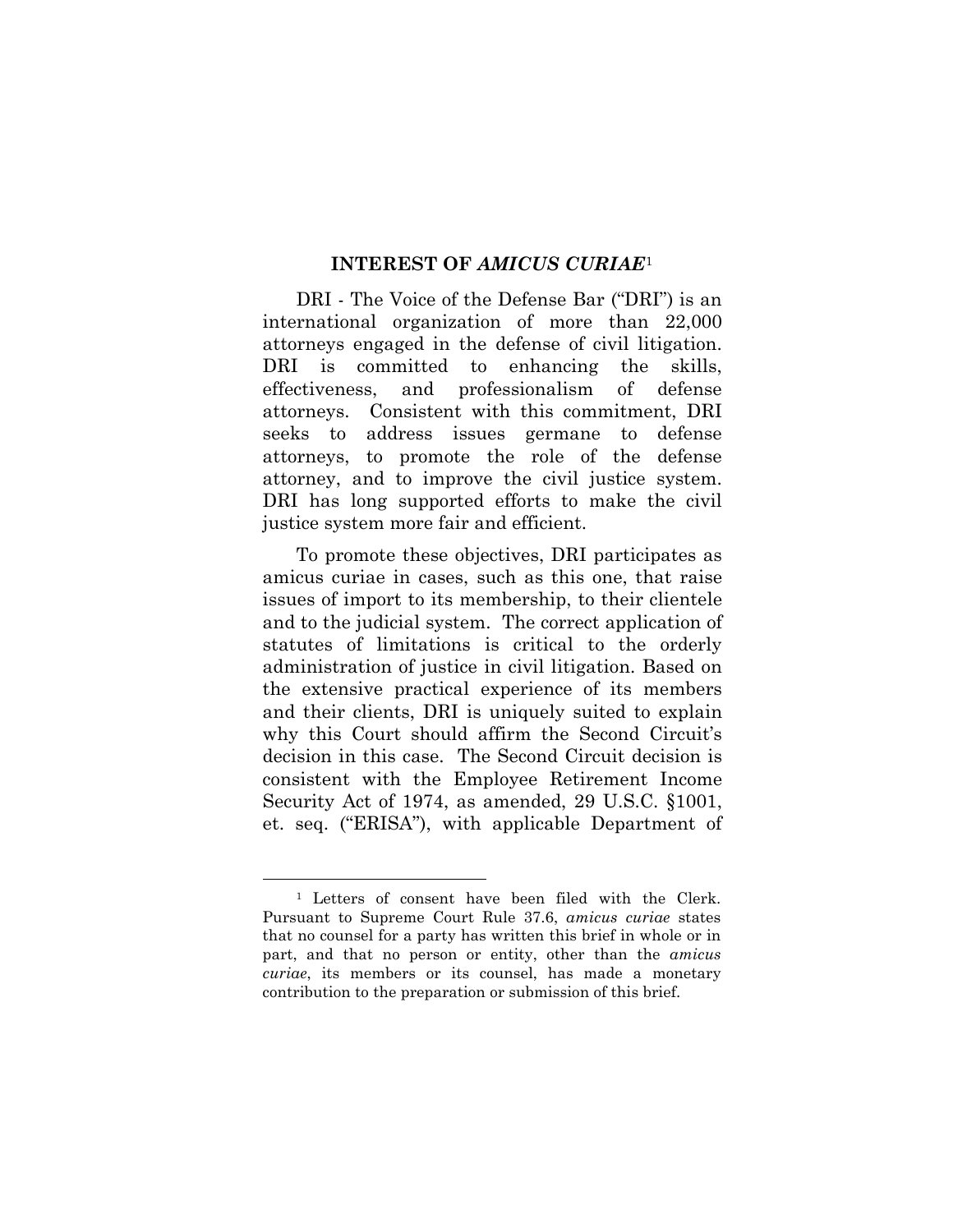Labor ("DOL") regulations and with this Court's holdings.

### **INTRODUCTION AND SUMMARY OF ARGUMENT**

ERISA does not establish a limitations period for filing actions under Section  $502(a)(1)(B)$ , 29 U.S.C. §  $1132(a)(1)(B)$ , to recover benefits payable by a plan ("Claims for Benefits").[2](#page-6-0) For years, the operative rule has been that the language of the Plan determines the time within which Claims for Benefits may be filed in court. For an equally long time, courts faced with Plans that are silent on the issue generally have applied the limitations period specified in the most analogous limitations statute of the state in which the case is filed. *See Burke v. PriceWaterhouseCoopers LLP Long Term Disability Plan*, 572 F.3d 76, 78 (2d Cir. 2009).

Plan documents commonly contain a Claims for Benefits limitations period in order to provide certainty and promote consistency. Otherwise, plans with participants or beneficiaries in multiple states could be required to apply different limitations periods under the same plan.

In harmony with the dual objectives of certainty and consistency, Plan terms often specify the date on which the limitations period begins to run. Typically, such provisions require the limitations period to run from a fixed and determinable date.

Ĩ.

<span id="page-6-0"></span><sup>2</sup> The sole limitations period recited in ERISA is Section 413 which prescribes a limitations period for claims of breach of fiduciary duty and does not apply to this case. 29 U.S.C. §1113.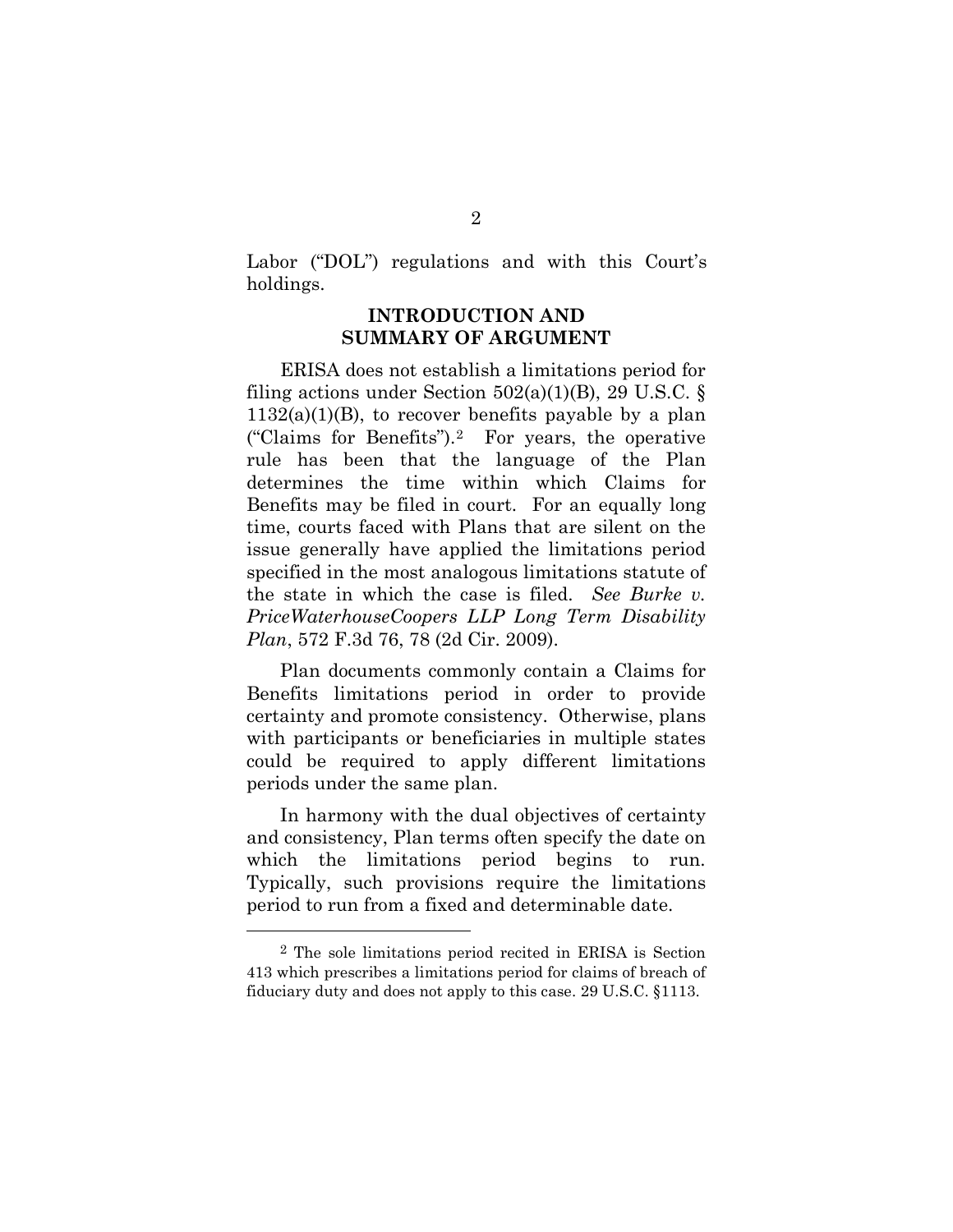Settled principles support the Second Circuit's judgment in this case. First, the clear terms of a plan must be upheld. *U.S. Airways, Inc. v. McCutchen,* 133 S. Ct. 1537 (2013). Second, plan sponsors have substantial leeway in designing plans as they see fit. *See generally Black & Decker Disability Plan v. Nord*, 538 U.S. 822, 833 (2003). Moreover, and more specifically, reasonable contractual limitations periods are enforceable in accordance with their terms. *See Order of United Commercial Travelers v. Wolfe*, 331 U.S. 586 (1947). For precisely these reasons, Plan provisions establishing the starting date for a contractual limitations period should be upheld even when the period begins prior to the conclusion of the administrative process; doing so is consistent with the principle that courts should not re-write unambiguous plan terms.[3](#page-7-0)

In seeking a different result, petitioner urges the Court to disregard these well established principles. There is no merit to petitioner's contention that it is *per se* contrary to ERISA for a Plan to prescribe a

—

<span id="page-7-0"></span><sup>3</sup> *See, e.g., Burke,* 572 F.3d at 79 (enforcing a contractual limitations period beginning three years after "proof of loss" was required); *Rice v. Jefferson Pilot Fin. Ins. Co.*, 578 F.3d 450, 456 (6th Cir. 2009) (same); *Harris Methodist Fort Worth v. Sales Support Servs, Inc. Emp.e Health Care Plan*, 426 F.3d 330, 337-38 (5th Cir. 2005) (same); *Doe v. Blue Cross & Blue Shield United of Wis.*, 112 F.3d 869, 875 (7th Cir. 1997) (enforcing a contractual limitations period that ran from the date of the services for which the benefits were sought); *Blaske v. UNUM Life Ins. Co. of Am.*, 131 F.3d 763, 764 (8th Cir. 1997) (enforcing a limitations period in the plan that ran three years after written "proof of loss" was required).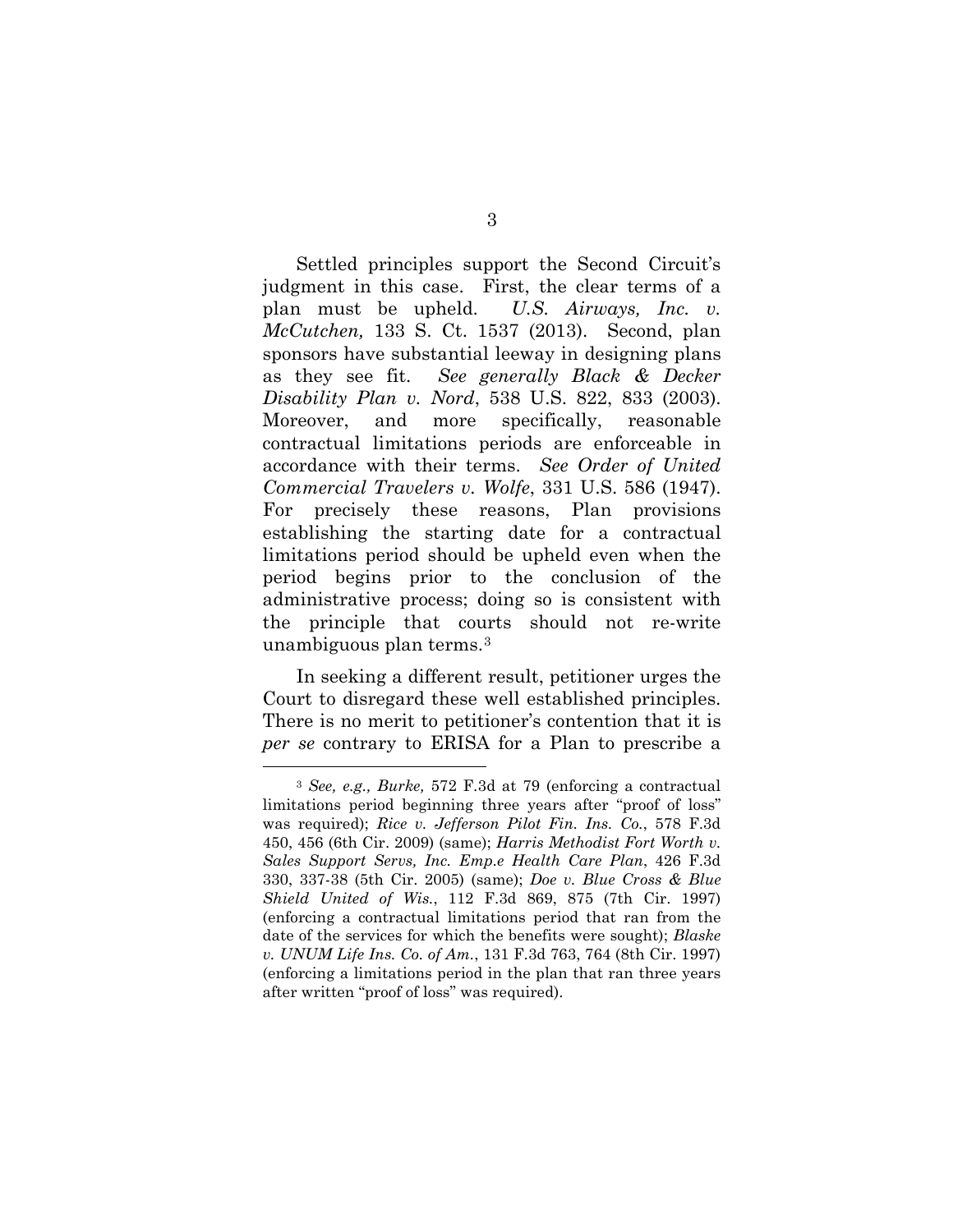reasonable limitations period that begins at any time other than the date when a final denial of a claim is issued. Had Congress intended the result petitioner desires, the statute could have been written to say so expressly. It was not.

In contrast to respondents' sound arguments drawn from the text of the statute and governing regulations, the language of the Plan, and the clear directives of this Court's holdings, petitioner conjures up a series of hypotheticals that do not reflect real-world experience. Sorely lacking from the presentations of petitioner and her supporting *amici* are examples of actual claimants who faced the parade of horribles that form the foundation for petitioner's effort to have this Court re-write the contractual language of the Plan. But, the relevant terms of the Plan at issue in this case are typical and have been commonplace for years. Experience over that span of years teaches that the hypotheticals petitioner offers are unlikely ever to arise. Indeed, under the standard petitioner proposes, it is just as easy to offer far more likely counter-hypotheticals in which claimants would have *less time* to file suit than the three years from proof of claim that the Plan in this case provided. In any event, in the improbable circumstance that a future claimant would face the imagined dilemma of having a limitations period expire prior to a final adverse decision on her benefits claim, the courts' traditional equitable powers are fully capable of achieving a proper disposition. In short, there is no justification for departing from this Court's established brightline test that reasonable Plan language controls.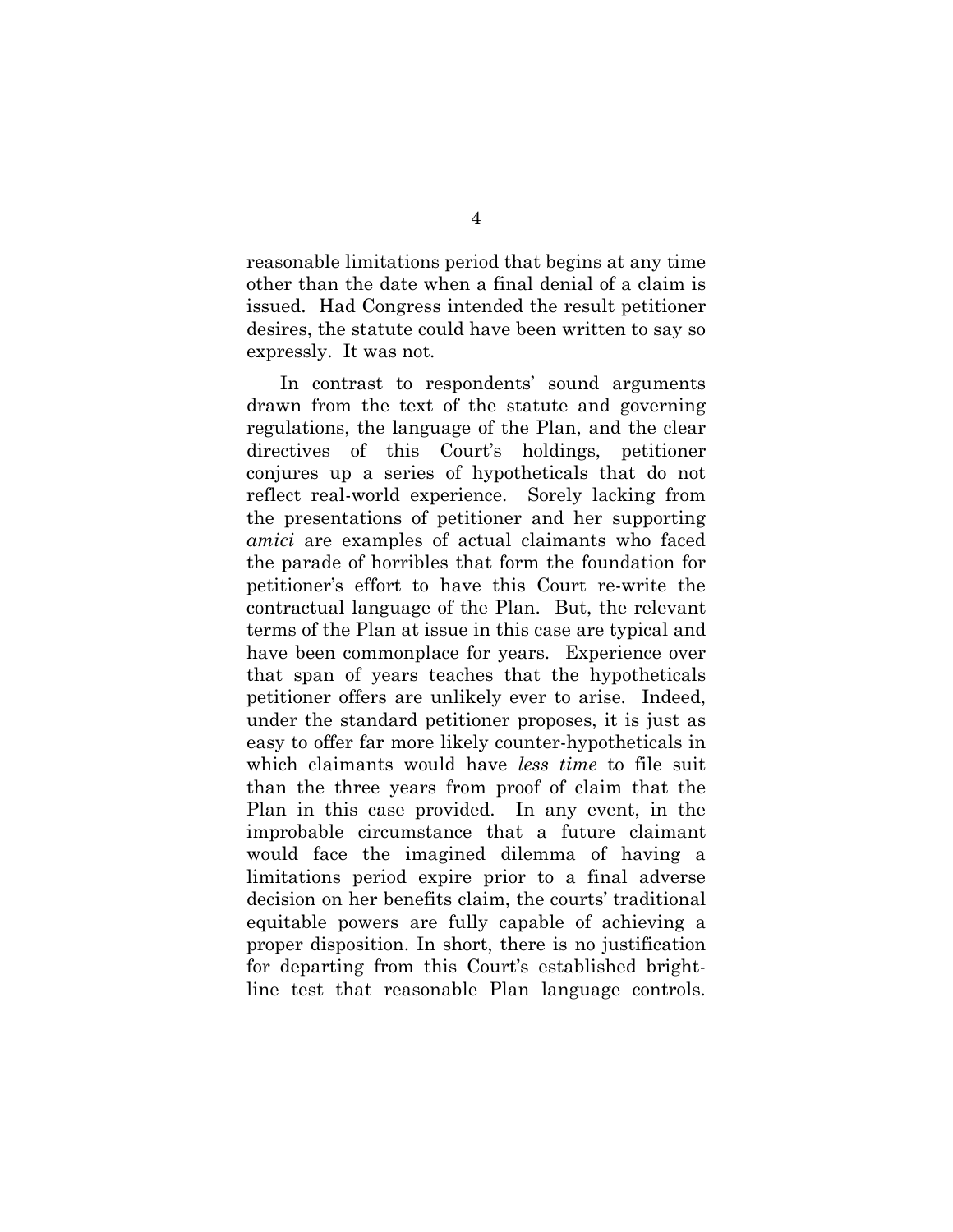The judgment of the Second Circuit should be affirmed.

#### **ARGUMENT**

#### **THE CLEAR, UNAMBIGUOUS TERMS OF THE PLAN SHOULD NOT BE DISREGARDED OR RE-WRITTEN BY THE COURTS.**

There is no dispute in this case that the clear and unambiguous language in this long term disability plan requires the Claims for Benefits limitations period to run from the date "proof of loss" is requested. And, as the court of appeals observed, the plain terms of the Plan provided ample notice and more than adequate time for petitioner to file suit after the administrative process was exhausted. Pet. App. 3-4; s*ee also, Burke,* 572 F.3d at 81.

Nor is there any dispute that similar language has been commonplace in benefits plans for many years. Despite that long history, petitioner urges this Court to depart from the Plan's express language based on the conjecture that some anomalies could result in the future. Drawing on the experience of its members and their clients in administering benefits plans, and in litigating adverse benefits decisions, DRI will focus in this amicus brief on explaining why petitioner's contentions offer an unrealistic view of the actual world in which benefits plans exist. There is no merit to the arguments of petitioner and her supporting *amici* that:

• a plan's internal claims procedures could potentially be tolled indefinitely, causing the plan's claims procedure to be open-ended, as well as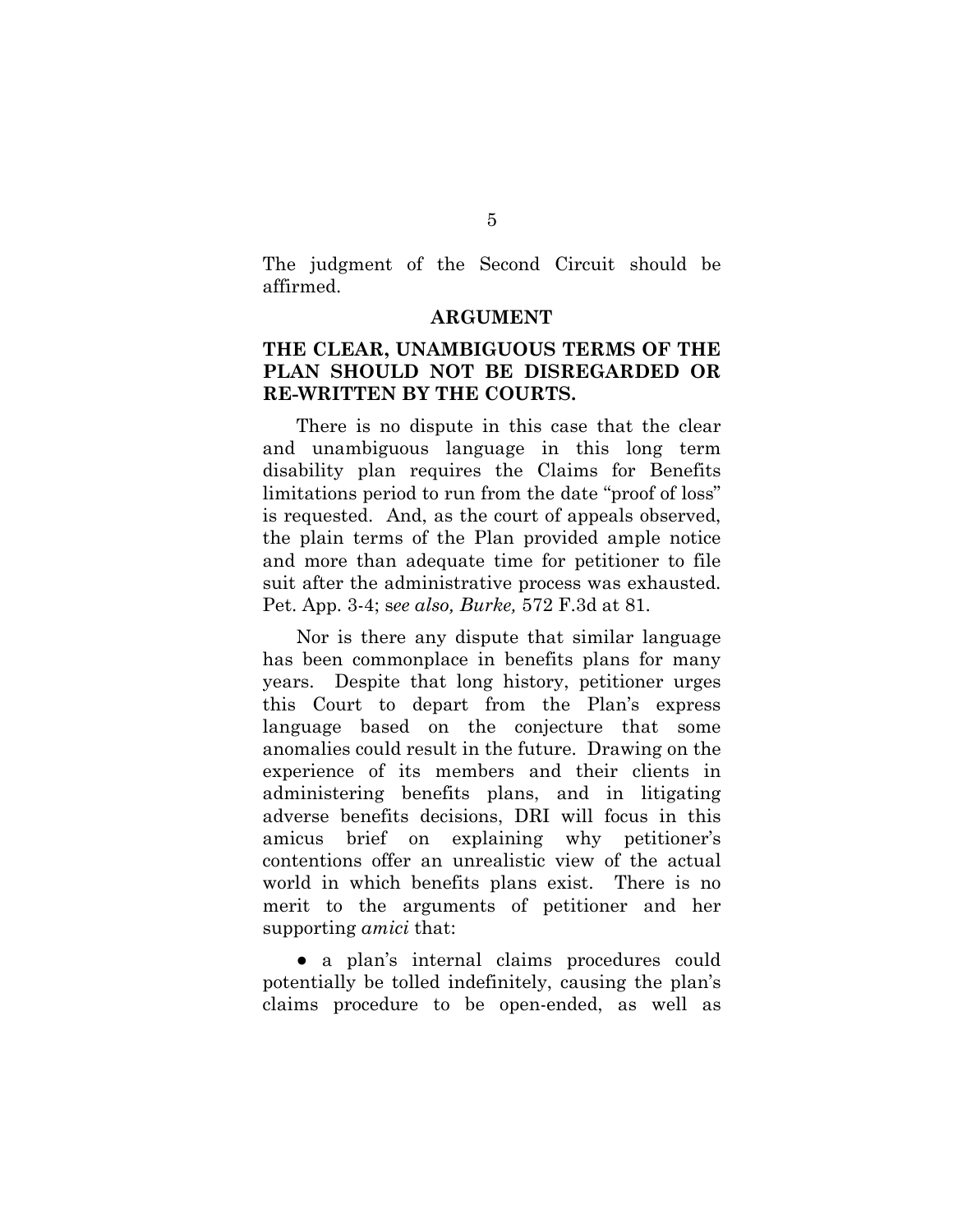potentially causing the expiration of the limitations period prior to the exhaustion of the plan's administrative remedies. Pet. Br. 7-8.

● starting the limitations clock prior to completing the plan's internal resolution process discourages good-faith pursuit and administration of the internal claims process, encourages premature resort to federal court and promotes an increase in litigation. Pet. Br. 3, 8.

● fidelity to the contractual limitations period would be more awkward, inefficient and unpredictable than petitioner's preferred requirement (not written in the statute, the regulations, or the Plan) that a limitations period cannot begin until all internal Plan decisionmaking has concluded. Pet. Br. 3.

Petitioner's speculative arguments are not supported by law or empirical data, and should not upend the well-settled principle that the clear and unambiguous terms of a plan must be enforced as written.

### **A. DOL Claims Procedure Regulations Do Not Allow the Plan Administrator to Delay the Internal Claims Process Indefinitely..**

ERISA Section 503 requires that the claims procedure of an employee benefit plan must provide adequate notice in writing to a participant or beneficiary whose claim for benefits has been denied. The statute also requires that the claims procedure must afford a reasonable opportunity for a full and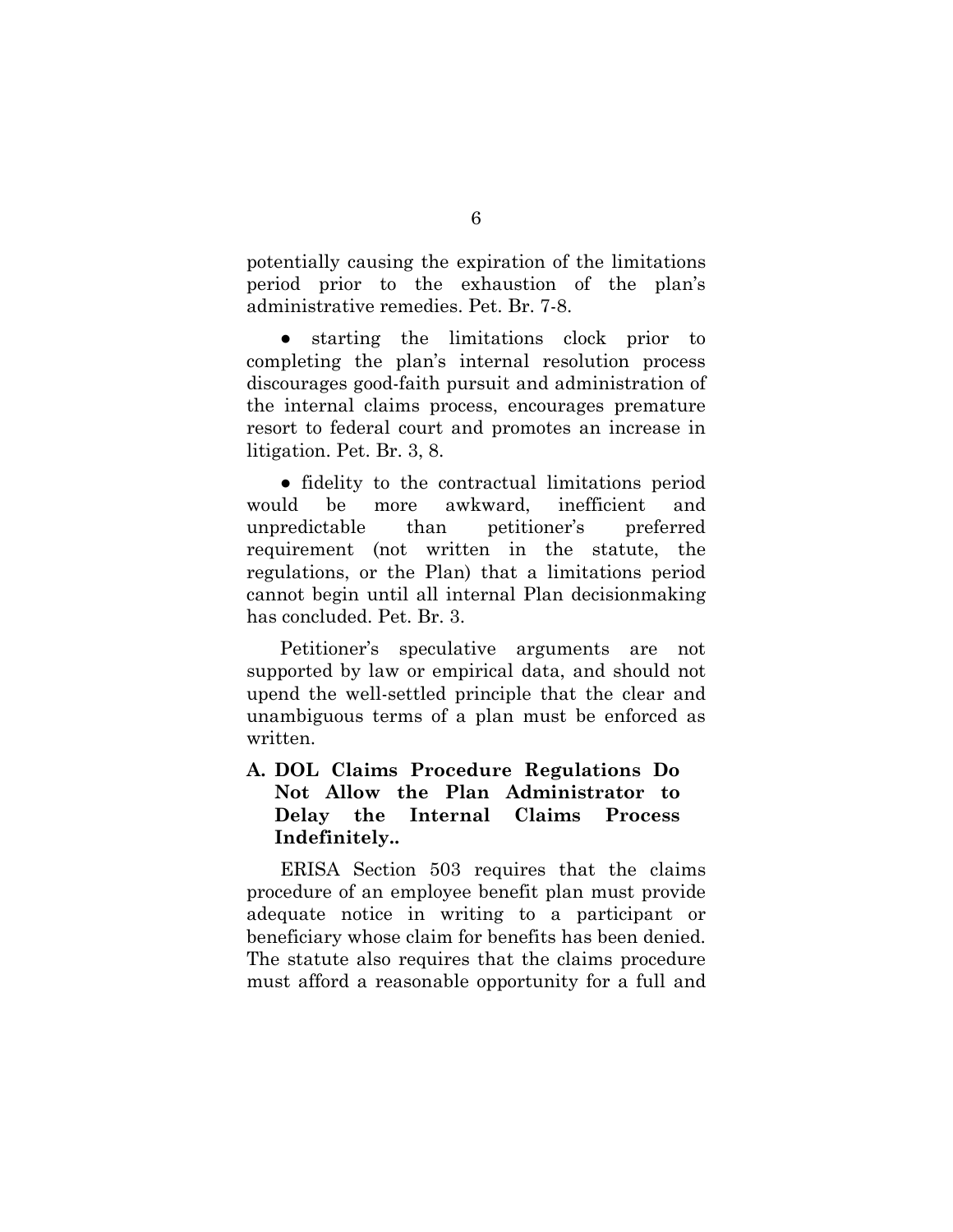fair review of the decision denying the claim. 29 U.S.C. § 1133(2).

In implementing that statutory imperative, DOL's claims procedure regulations meticulously set forth the process and timetable for processing benefits claims. 29 C.F.R. § 2560.503-1. If a plan fails to establish or follow claims procedures consistent with the requirements of this regulation, the claimant will be deemed to have exhausted administrative remedies under the plan and shall be entitled to pursue legal action in connection with the claim at issue. 29 C.F.R. § 2560.503-1(l). That, alone, should suffice to refute petitioner's hypothetical concern that administrative limbo could consume the entire limitations period that a plan specifies.

Moreover, DOL's claims procedure regulations provide that the initial claims determination for disability benefits is limited to a 45-day term (subject to two 30-day extensions by the plan administrator which, if utilized, would still limit the maximum time for the plan administrator to determine an initial claim for disability benefits to 105 days). *See* 29 C.F.R. § 2560.503-1(f)(3). The period for considering the final determination on appeal is also 45 days (subject to a possible 45-day extension by the plan administrator). At both the initial stage and on appeal, the limited extensions are available only if the plan administrator determines they are necessary for reasons beyond the control of the plan, such as the failure of the claimant to provide necessary information. If a claim is initially denied because the claimant did not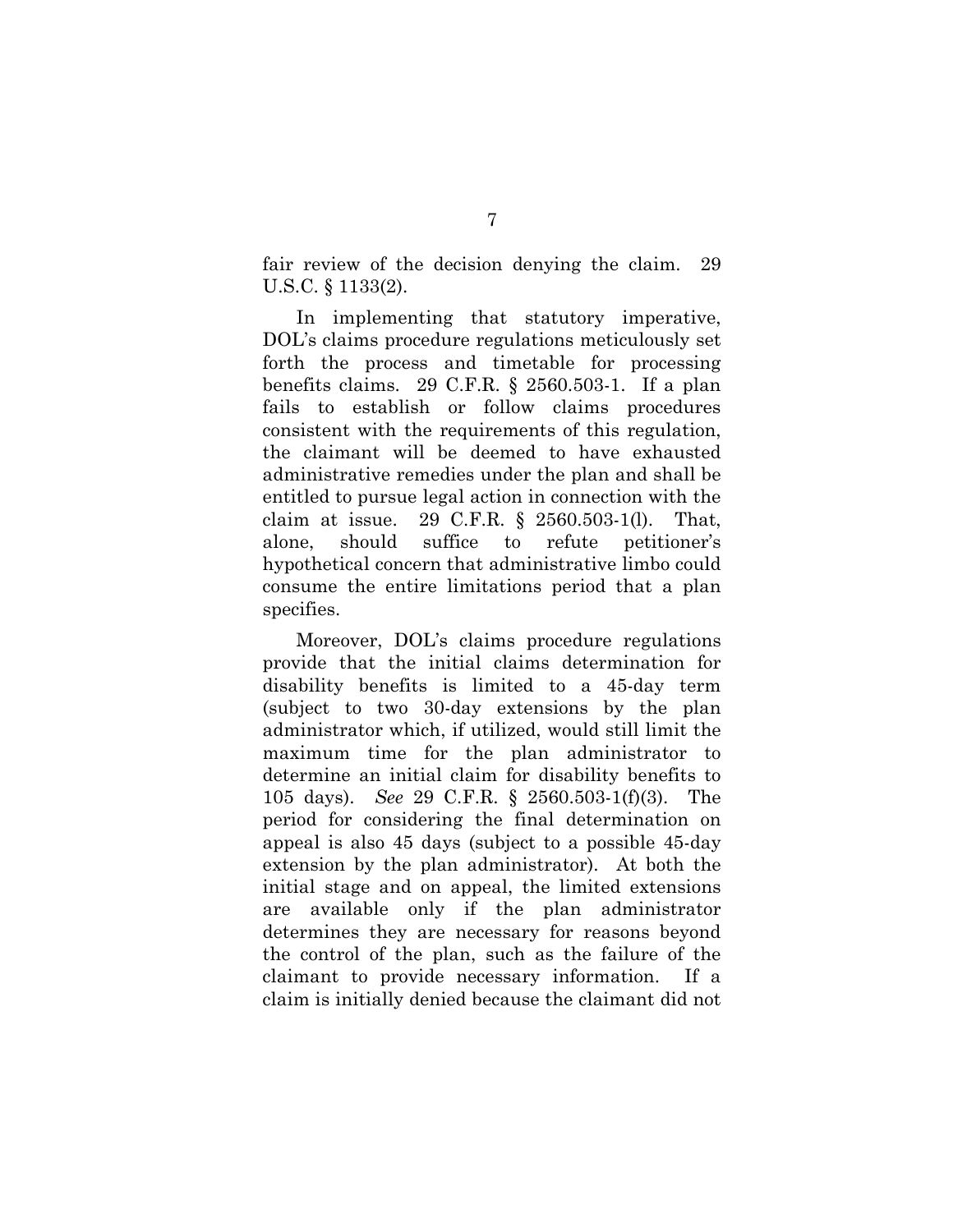provide essential information, the time is tolled for specified periods following notice to the claimant that additional information is needed. 29 C.F.R. § 2560.503-1.

The DOL's claims procedure regulations are designed to accelerate the resolution of claims. Strict terms apply to the processing of claims and the plan administrator can enlarge the time to resolve a claim only when the reasons for the extension are beyond the control of the plan. The tolling of the limitations period during the administrative claims process can, therefore, occur only as a consequence of the actions, or inactions, of the claimant. There is, accordingly, no basis for petitioner's suggestion that a plan's claims procedures can be tolled indefinitely when the plan requests more information from the claimant. Pet. Br. 8 ("open-ended"). In the fanciful hypothetical petitioner posits, the claimant – not the Plan – is the only party in a position to cause the delay; the delay is solely the result of the claimant not providing the information requested by the plan to process the claim in a timely fashion. Thus, petitioner's concern about a totally conjectural situation is contrafactual: existing regulations do not allow a plan or plan administrator to trigger an "open-ended" claims process.

Furthermore, the regulations provide that when an administrator fails to follow the plan's claims procedure, the claimant shall be deemed to have exhausted administrative remedies and the claimant can go straight to court to file her Claim for Benefits. Similarly, courts have allowed exceptions to the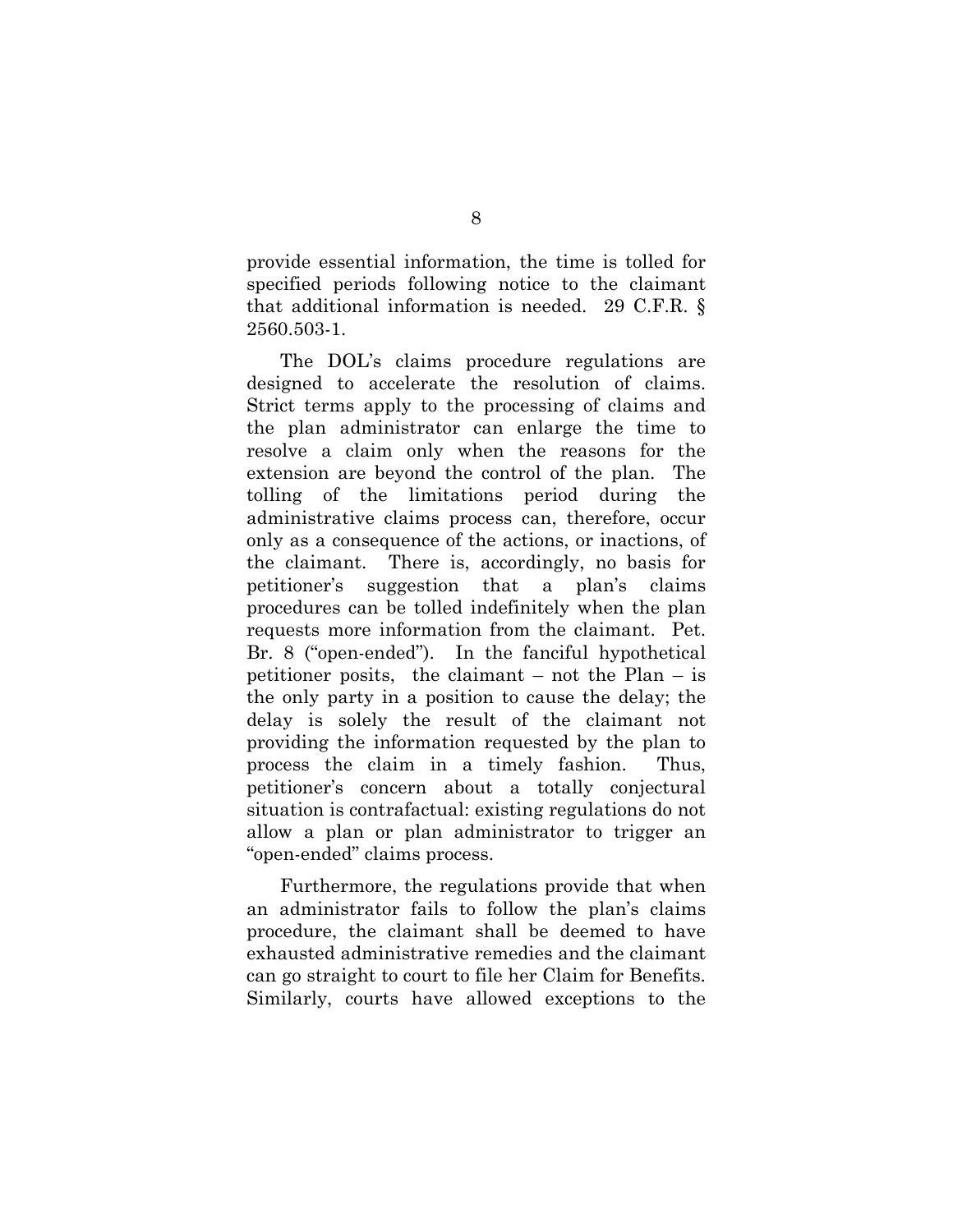exhaustion requirement when the claimant demonstrates that exhaustion would be futile or when the claimant has been denied meaningful access to the claims process. One example is when the plan's exhaustion requirements are ambiguous. *See Watts v. BellSouth Telecomms., Inc.*, 316 F.3d 1203 (11th Cir. 2003). *See also Wilczynski v Lumbermens Mut. Cas. Co*., 93 F.3d 397 (7th Cir. 1996) (exhaustion of administrative process not required when the health plan denied a claim following the claimant suing the employer on an unrelated matter and claimant sufficiently showed that her employer's hostility arising from her suit made further review futile); *Fallick v Nationwide Mut. Ins. Co*., 162 F.3d 410 (6th Cir. 1998) (exhaustion not required when a plan's insurer repeatedly resisted efforts by participants and regulators to conform its method for determining "usual and customary" expenses to the written terms of the plan).

In light of the safeguards against delay and administrative abuse already provided in existing regulations, as well as case law providing alternate avenues to court for claimants when the plan's internal claims procedures fail, there is no basis for the wholesale judicial revision of plan terms that petitioner seeks. Nor does the actual experience of these plans over many years offer any justification for the result that petitioner and her supporting *amici* ask this Court to impose.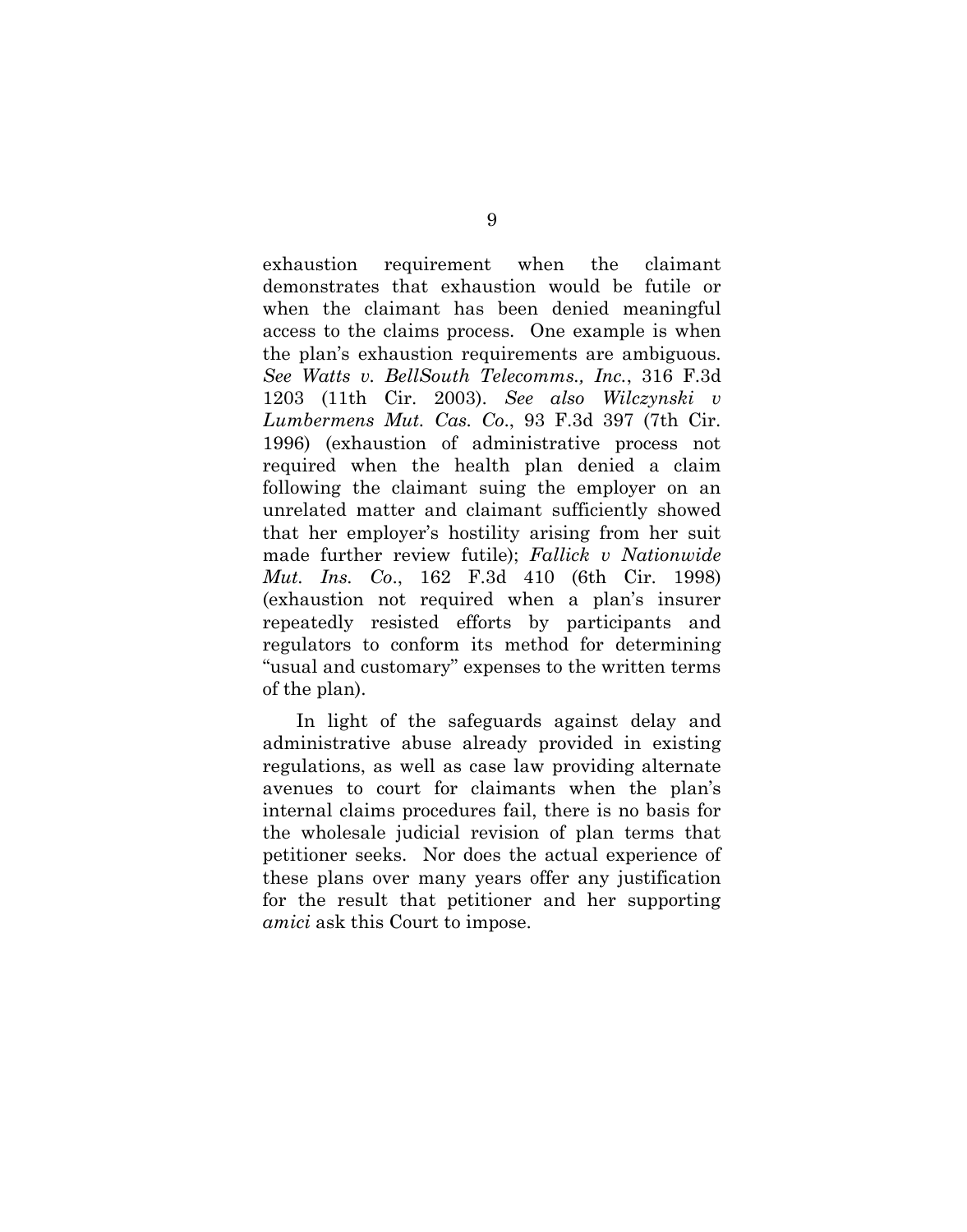### **B. Starting the Limitations Clock Prior to Completing the Plan's Internal Resolution Process Does Not Discourage Good-Faith Administration of the Internal Claims Process or Encourage Premature Resort to Federal Court Or Excessive Litigation.**

Nor is there any empirical basis – or examples drawn from actual judicial decisions – for petitioner's assertion that allowing the limitations period to run from the date "proof of loss" is requested somehow impinges on the plan administrator's good faith in processing claims. Pet. Br. 3, 8.

ERISA does not require employers to offer employee benefit plans to employees. *See, e.g., Curtiss-Wright v. Schoonejongen,* 514 U.S. 73, 78 (1995) ("Employers or other plan sponsors are generally free under ERISA, for any reason at any time, to adopt, modify, or terminate welfare plans"). It is counterintuitive, and certainly without any factual foundation, to suggest that an employer who voluntarily chooses to provide a benefit would then incorporate a provision specifically designed to prevent participants from obtaining the promised benefit. Indeed, the record in this case indicates that – far from being a trap motivated by anticlaimant bias – the "proof of loss" limitations period was expressly endorsed by state law, and for certain types of plans was explicitly made a requirement of state law. Conn. Gen. Stat. § 38a-483(a)(7). Nothing suggests that this limitation period is an obscure scheme to deprive participants of their benefits or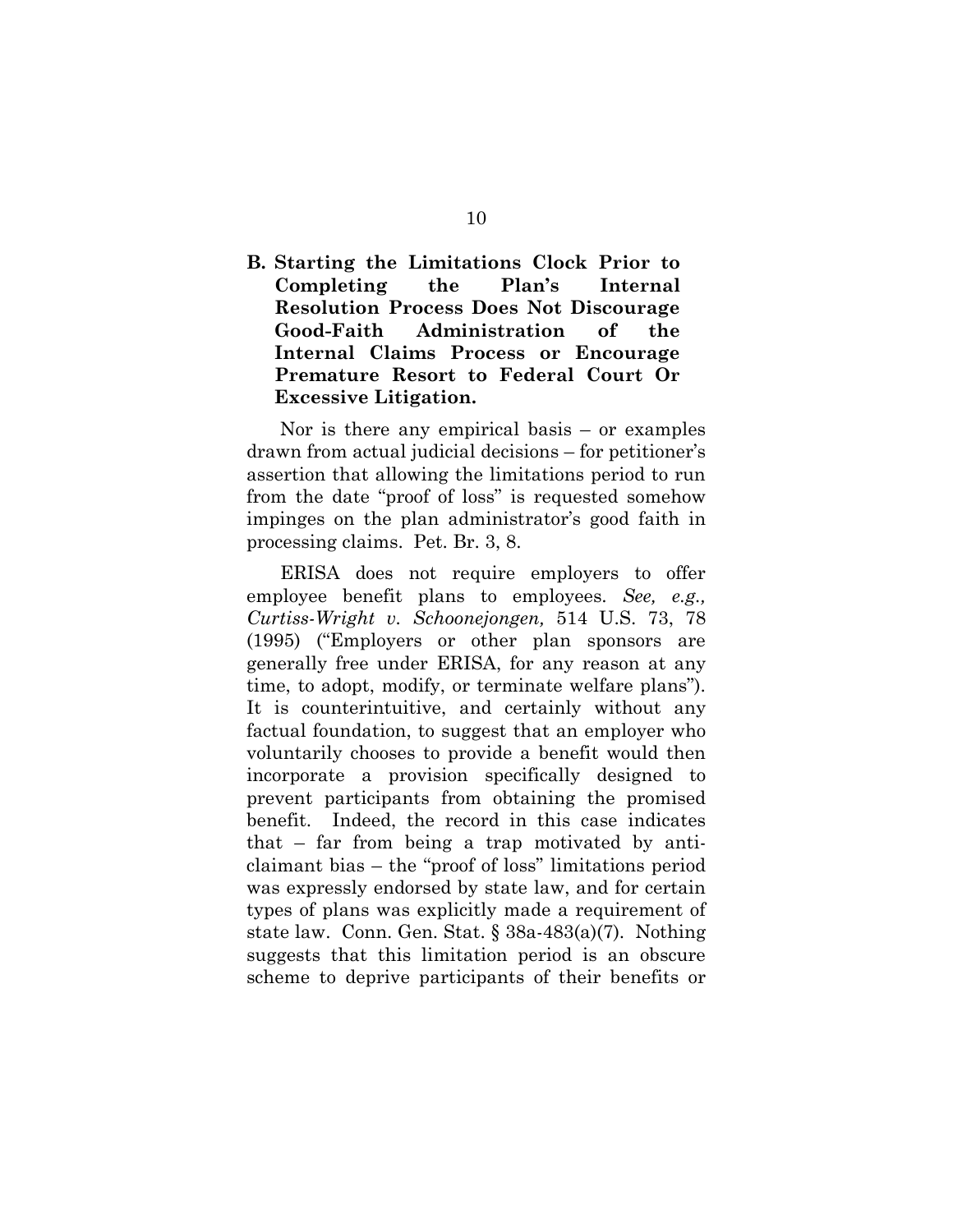that plan administrators will not process claims in good faith because of the inclusion of this plan provision.

Similarly, there is no empirical support for petitioner's contention that plan participants would be discouraged from seeking benefits or challenging adverse benefits decisions when the plan provisions allow the limitations period to start running prior to the exhaustion of the internal administrative process. Indeed, as petitioner acknowledges, the vast majority of benefits claims are granted by plan administrators; only a small fraction result in litigation. Pet. Br. 9. This statistic necessarily includes claims that are processed by plans containing the "proof of loss" limitations language that is so commonplace and that, in fact, is required by state law in some jurisdictions. *See, e.g., Burke,*  572 F.3d at 78 n.1 (observing that state insurance law mandated a period of at least "two years following the time such proof of loss is required by the policy"). Federal courts have upheld this language for more than a decade. *See* note 3, *supra*. Despite the extensive experience of many plans, over many years, in many states, the grim outcomes that petitioner forecasts have simply not materialized.

For much the same reason, there is no warrant for the government's speculation that allowing the contractual limitations period to run from a date prior to the final denial of the claim "would encourage participants to attempt to expedite internal review by cutting short interaction with the plan and proceeding in a more truncated and adversarial way." U.S. Br. 7. Plans in which the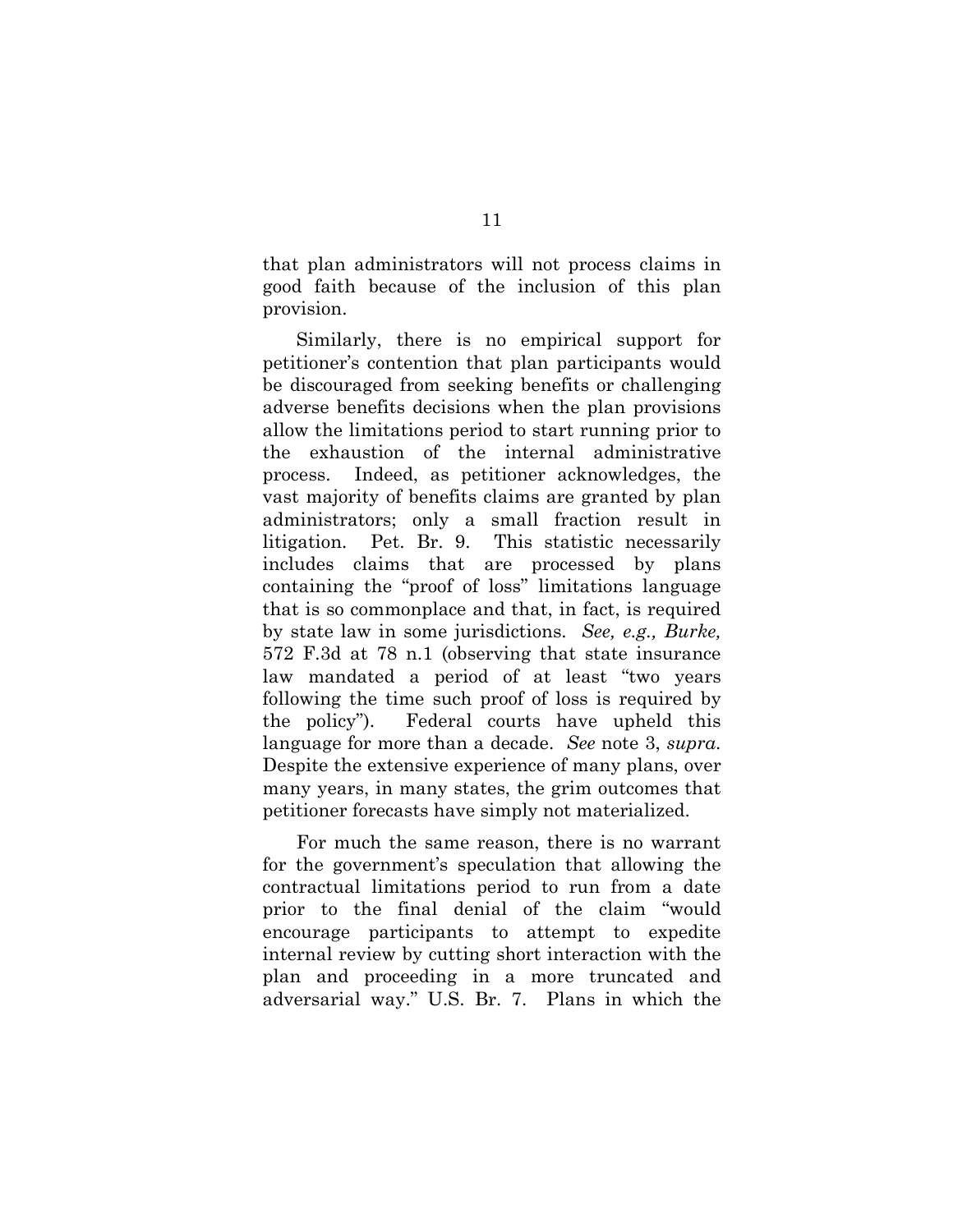limitations period runs from the date "proof of loss" is required are nothing new, novel or rare. The absence of real-life examples of the consequences that the government's brief predicts should be a powerful disincentive against changing the law – and changing the express terms of the policy documents – as petitioner requests.

Finally, it is significant that judicial review of a plan's denial of benefits is generally not de novo, but applies the abuse of discretion standard and, therefore, is based on the file that was before the plan administrator. *See generally*, *Firestone Tire and Rubber Co. v. Bruch,* 489 U.S. 101, 110-115 (1989). Consequently, any reduction in the limitations period would not be unduly burdensome to the claimant since an ERISA Claims for Benefits case is more akin to review of an administrative record than it is to full-scale, full-discovery litigation requiring extensive preparation by the parties.

Lacking any basis for contending that "proof of loss" timing provisions have caused, or are likely to cause, a widespread problem of incorrectly denied benefits, petitioner also lacks a compelling argument that courts are ill-equipped to deal with whatever rare instance may arise. For decades, many federal courts have upheld the "proof of loss" limitations provisions challenged in this case and have successfully employed traditional principles of equitable tolling. *See, e.g.,* note 3, *supra*. This Court's holdings provide strong support for that result. *E.g., Wolfe*, 331 U.S. at 608.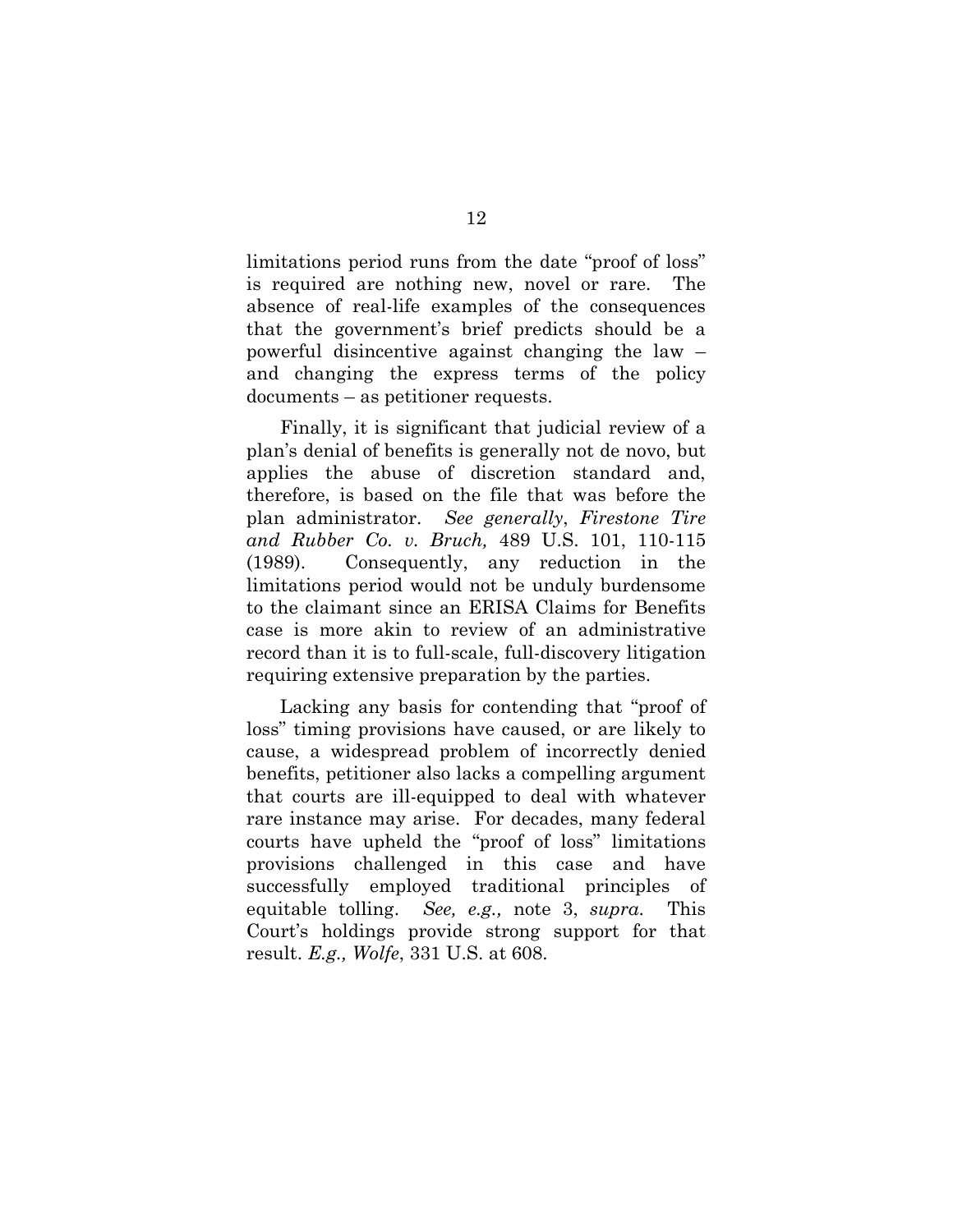### **C. The Rule Proposed by Petitioner Would Adversely Affect Other Benefit Plans and Programs.**

A requirement that the limitations period must run from the date on which the plan formally denies the claim could actually shorten the time within which a disappointed claimant could seek judicial review. If a specified post-denial period is required, then plans could certainly cut the period from three years to one year, or even shorter. In many comparable contexts, periods as short as thirty to sixty days for review of adverse decisions are the norm. *E.g.*, Fed. R. App. P.  $4(a)(1)(A) \& (B);$ Administrative Orders Review Act, 28 U.S.C. § 2344. Surely the relevant period in this case could not be deemed unreasonable, where ― even under the shortest measure ― petitioner had more than a year from the denial of her claim before the contractual limitations period expired. *See* Resp. Br. 11 n. 7.

A further reason to reject petitioner's insistence on a specified post-denial period is to avoid the disruptive impact on other forms of benefits plans. In disability plans, such as the one inbvolved in this case, the filing of a claim for benefits generally occurs close in time to the events that trigger the claim and the claims process moves quickly. But that is not necessarily the case for other types of claims and other types of benefits plans that could be impacted by the decision in this case.

Under the latitude conferred by ERISA, plan sponsors are entitled to draft benefits plans that provide a reasonable measure of finality to protect against stale claims challenging administrative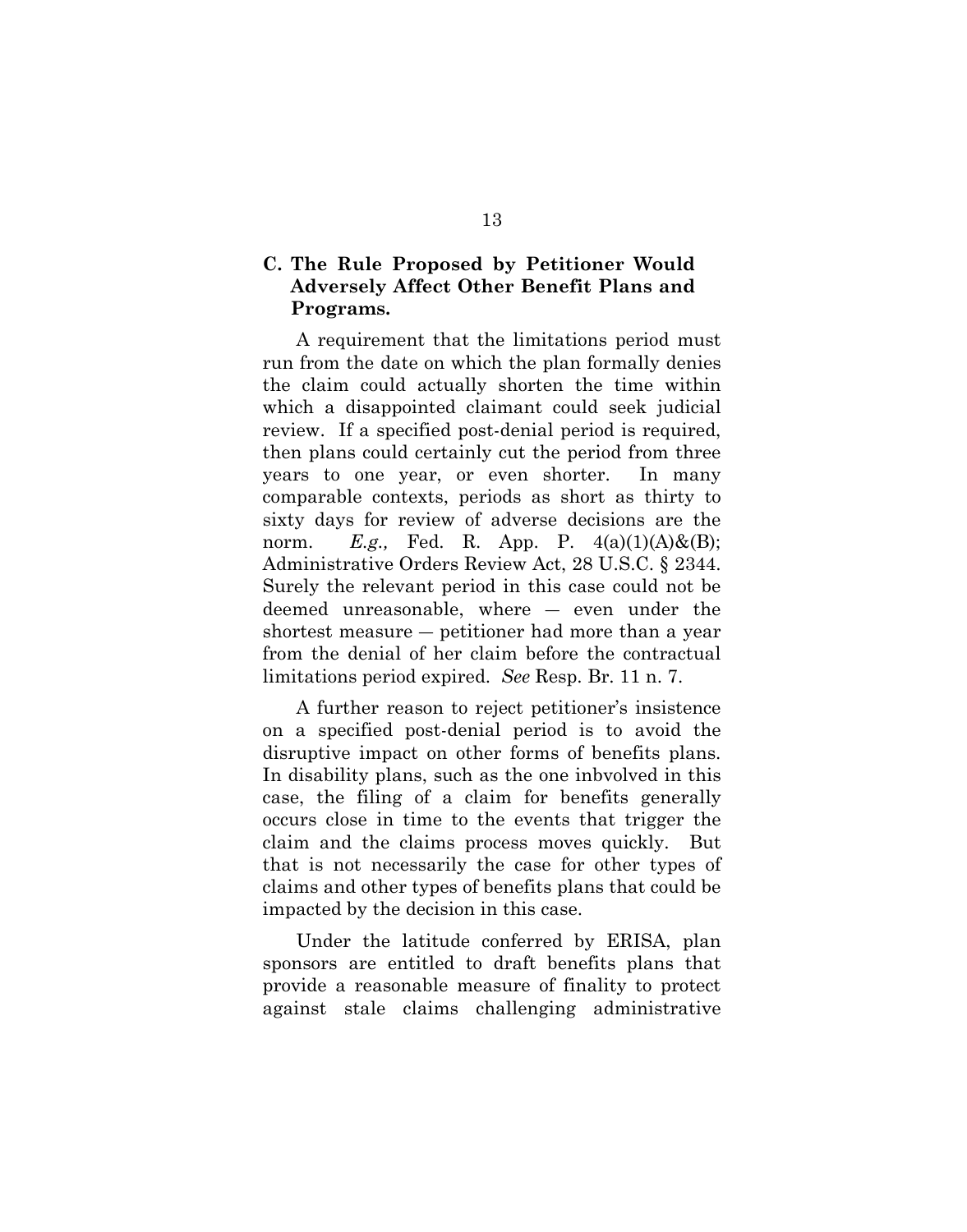decisions made and communicated to the claimant many years earlier. Consider the example of an individual who has been properly notified that he is not eligible to participate in a plan because of his employment classificiation; or not eligible for a particular level of benefits (regardless of the type of benefit offered by the plan). If the plan documents specify that any challenge to that determination must be made within a fixed period from the date of notification, then the finality afforded by that provision should not be vulnerable to a lawsuit many years later – when the underlying documents and decisionmakers are no longer available – by an individual who applies for and is denied benefits for which he was informed long ago that he was not eligible. In the rare event that the earlier eligibility determination was arguably incorrect, there is nothing unreasonable in a requirement that the statute of limitations run from the earlier date. A different rule would enable an individual to file a series of claims challenging the same eligibility decision over a lengthy period, a result flatly contrary to the reasonable language of the plan and also contrary to principles of finality on which limitations periods are based. $4$ 

Even if it were restricted to long-term disability benefits plans, there is no basis in law or in

Ĩ. <sup>4</sup> *See* Amy Covert & Aaron Feuer, *The Supreme Court to Opine on Use of Contractual Limitation Periods in ERISA Plans*, Bloomberg Law (2013), *available at* [http://about.](http://about/) bloomberglaw.com/practitioner-contributions/the-supremecourt-to-opine-on-use-of-contractual-limitation-periods-in-erisaplans/.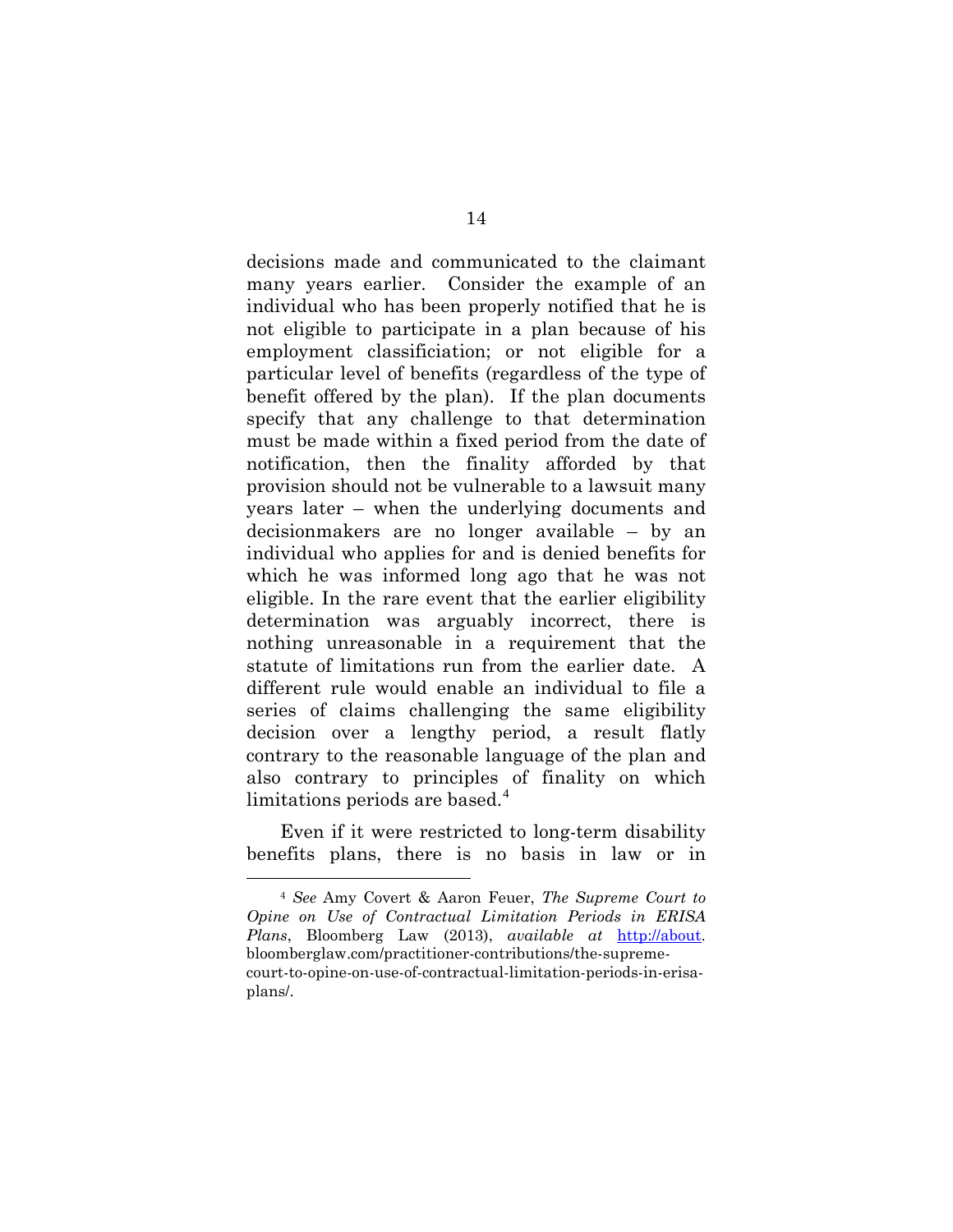experience for the strict, inflexible rule petitioner proposes. Given the potential deleterious impact that rule would have in a broad array of other benefits contexts, there is even less to commend petitioner's view and even more reason to reject it.